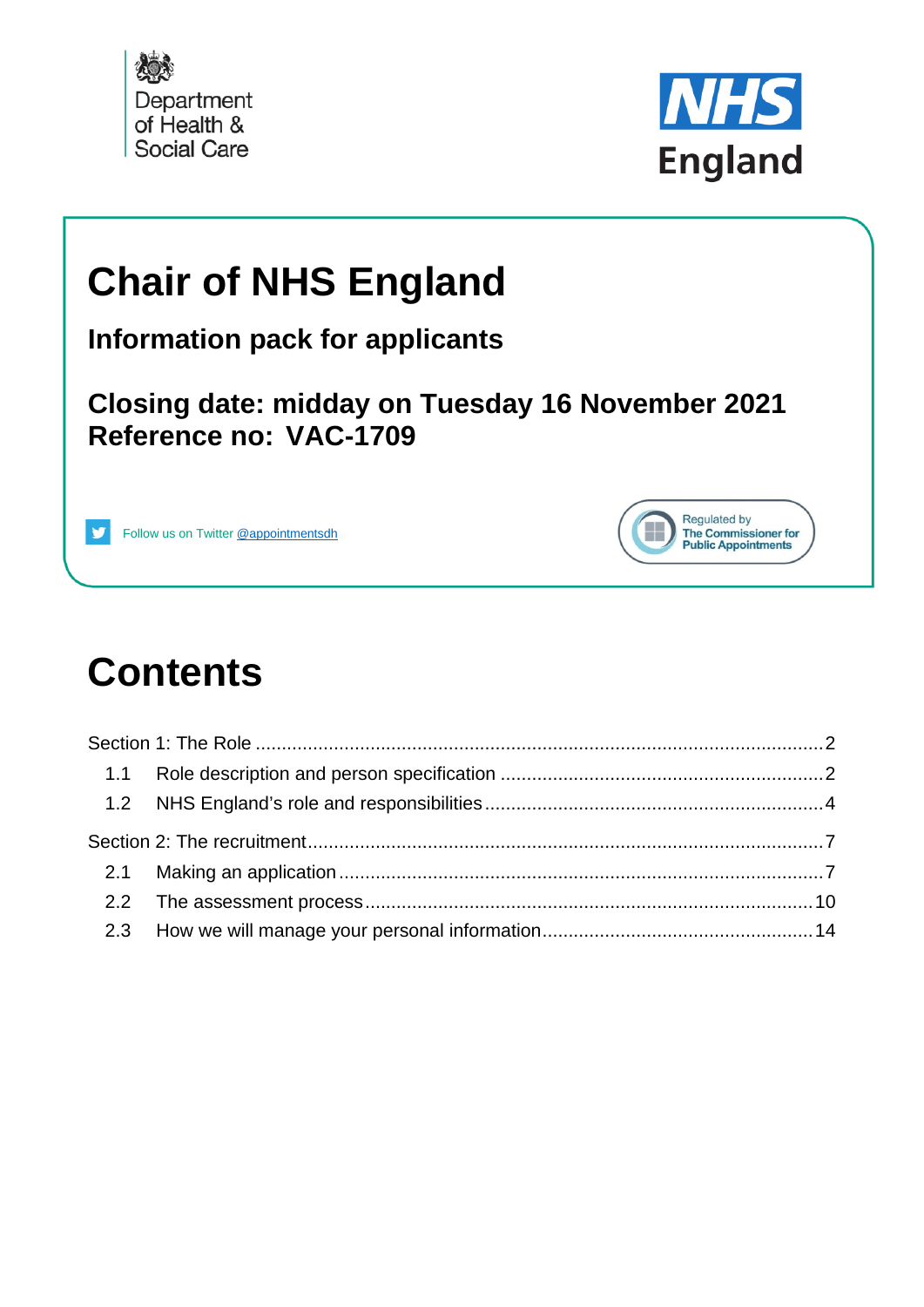# <span id="page-1-0"></span>**Section 1: The Role**

# <span id="page-1-1"></span>**1.1 Role description and person specification**

As the NHS emerges from the pandemic, the chair will play a crucial role in holding the organisation to account to deliver improvements in patients' care, value for money and broader health reforms. This will include elective service recovery and creating a new integrated system between health and social care, focussed on improving outcomes required as a result of the health and social care levy established in September 2021.

The Chair will ensure NHS England's strategic direction is aligned to wider Government health and social care policy and that the NHS England Board is accountable to the Secretary of State for Health and Social Care, Parliament and ultimately patients and the public, for organisational performance.

In delivering these responsibilities, the Chair will be required to:

- Provide strong leadership and accountability to:
	- support NHS recovery following the impact of Covid,
	- help drive forward further improvement and transformation through the delivery of NHS and social care reform plans,
	- ensure best value for money and outcomes for the population served by the NHS in England.
- Provide oversight and scrutiny of organisational performance, holding the executive to account against clear performance goals. In so doing, promote innovation and efficiency; ensure high standards of corporate governance, ensure all operational commitments are met and that the right financial balance is struck throughout.
- Working with the Chief Executive, maintain effective working relations with Ministers and senior Government officials, ensuring reporting requirements are met and that there is an open book approach to sharing information that enables Ministers to fulfil their statutory duties to Parliament and the Public.
- Chair board meetings and provide leadership and strategic oversight to the Board; ensuring the board's decision-making processes and affairs are conducted with probity and that the Board discharges its duties effectively.
- Provide counsel, advice and support to the Executive team and the Chief Executive in particular, playing the role of mentor/coach, "critical friend" and where necessary acting as a sounding board for potential proposals and ideas.
- Be responsible for the annual performance assessments of the Chief Executive and the Board's Non-Executive Directors, and the continuous development of the wider Board's capability, ensuring it has the right balance of skills and experience.
- Along with other Board members, represent the Board in the public arena and establish productive relationships with key stakeholders, including those who represent patients and the public, and including partners in the social care sector, who are crucial to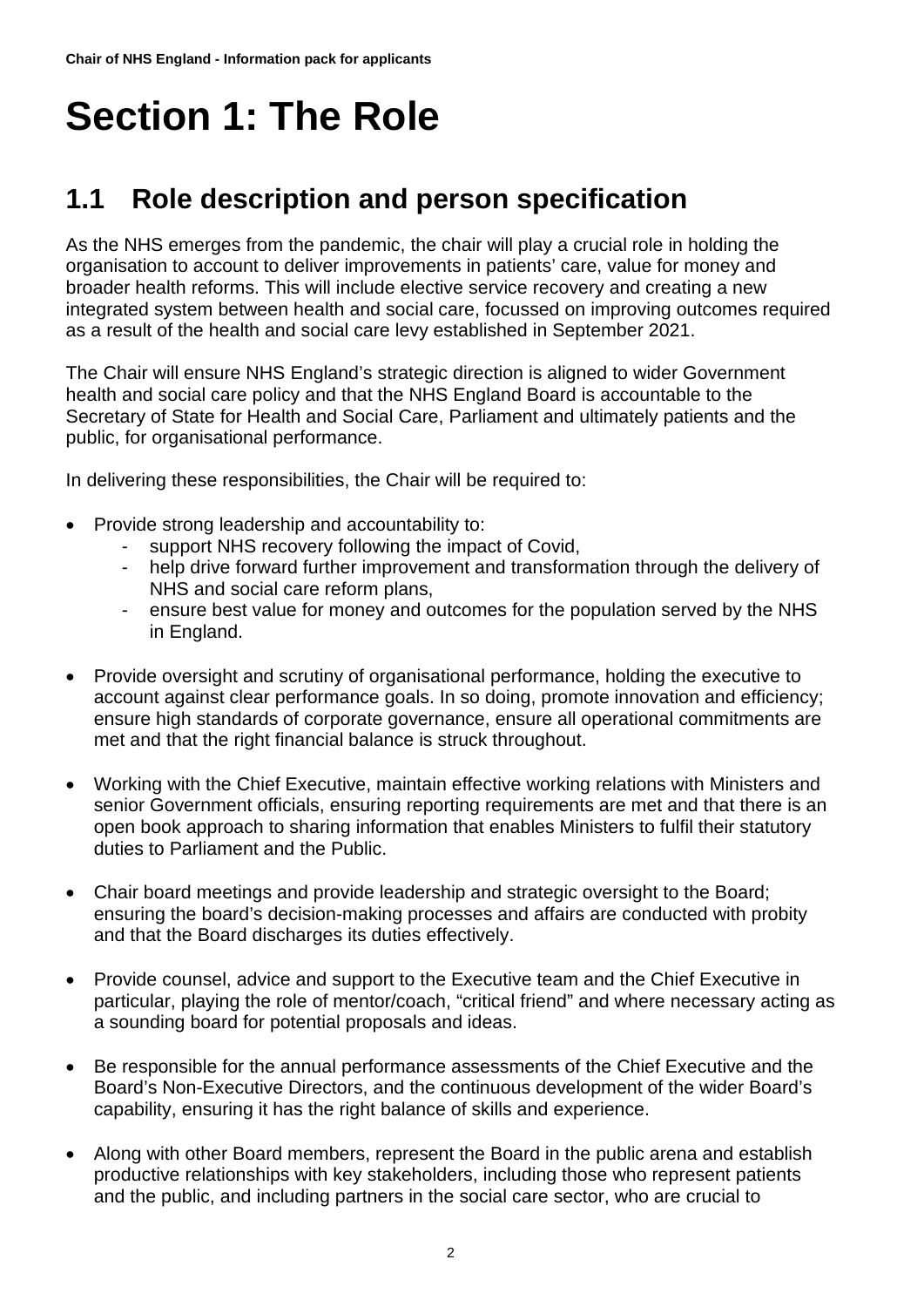providing integrated care for patients. Likewise, maintain strong business relationships with key private sector stakeholders who provide valuable NHS services, particularly pharmaceutical companies and other life sciences businesses who are providing the Covid vaccines.

• Be a role model for leading cultural changes that will transform and improve the quality and efficiency of patient services and that will champion the *Our NHS People* promise for the NHS to become the best place of work for all.

### **Person specification**

#### **The Department of Health and Social Care values and promotes diversity and encourages applications from all sections of the community**.

The boards of public bodies should reflect the population they are there to serve. Boards also benefit from fresh perspectives, and we are always keen to encourage candidates with private sector experience to consider applying for our roles.

#### **Essential Criteria**

To be considered for appointment, you must be able to demonstrate that you have the qualities, skills and experience to meet all the essential criteria:

- Strong strategic leadership skills, with a significant record of achievement and of leading change and reform at the highest levels.
- Ability to lead the board of a major national organisation, delivering robust governance and accountability, and developing executive and board performance.
- Excellent communicator, with an ability to collaborate effectively with others to drive change in a large, complex system.
- Committed to improving health and care outcomes for patients and the public, with an understanding of the strategic challenges and opportunities to deliver improvements.

### **Remuneration**

- £63k per annum.
- Remuneration is taxable, and subject to National Insurance contributions, both of which will be deducted at source under PAYE before you are paid. Remuneration is not pensionable.
- You may claim travel and subsistence expenses, which are properly and necessarily incurred in carrying out your role as the Chair of NHS England, in line with travel and subsistence policy and rates for NHS England. A copy of the policy and rates can be obtained from NHS England.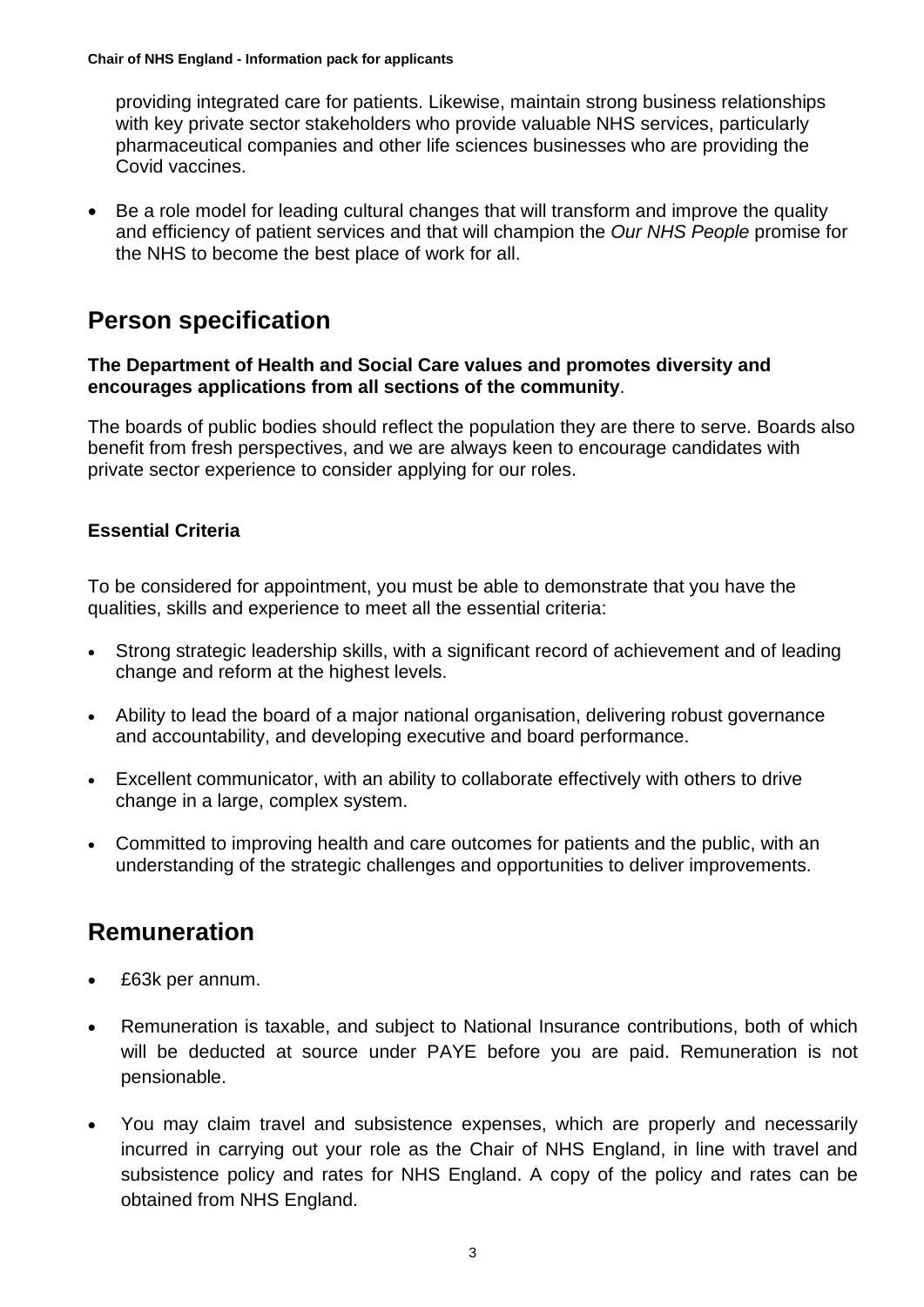**Chair of NHS England - Information pack for applicants**

# **Time commitment**

2 to 3 days per week.

### **Location**

To date, most office-based meetings and working has been in London. Board meetings may be held in different locations across the country.

# **Tenure of office**

Ministers will determine the length of the appointment, which will be up to 4 years.

# **Accountability**

This Chair is appointed by the Secretary of State for Health and Social Care and is accountable to the Secretary of State via a senior Departmental official for carrying out their duties and for their performance.

### **For a discussion about the role**

The Department of Health and Social Care has appointed Odgers Berndtson to provide Executive Search support to this recruitment. For an informal discussion about the role please contact:

Mark Freebairn Tel: 020 7529 1042 Email: [Mark.Freebairn@odgersberndtson.com](mailto:Mark.Freebairn@odgersberndtson.com) or Carmel Gibbons Tel: 020 7529 1128 Email: [Carmel.Gibbons@odgersberndtson.com](mailto:Carmel.Gibbons@odgersberndtson.com)

# <span id="page-3-0"></span>**1.2 NHS England's role and responsibilities**

NHS England (NHSE) shares responsibility with the Secretary of State for Health and Social Care for promoting a comprehensive health system in England, for securing improvements in physical and mental health, and for the prevention, diagnosis and treatment of ill-health.

As the NHS emerges from the pandemic, NHSE will play a leading role in delivering improvements in patients' care, value for money and broader health reforms. This will include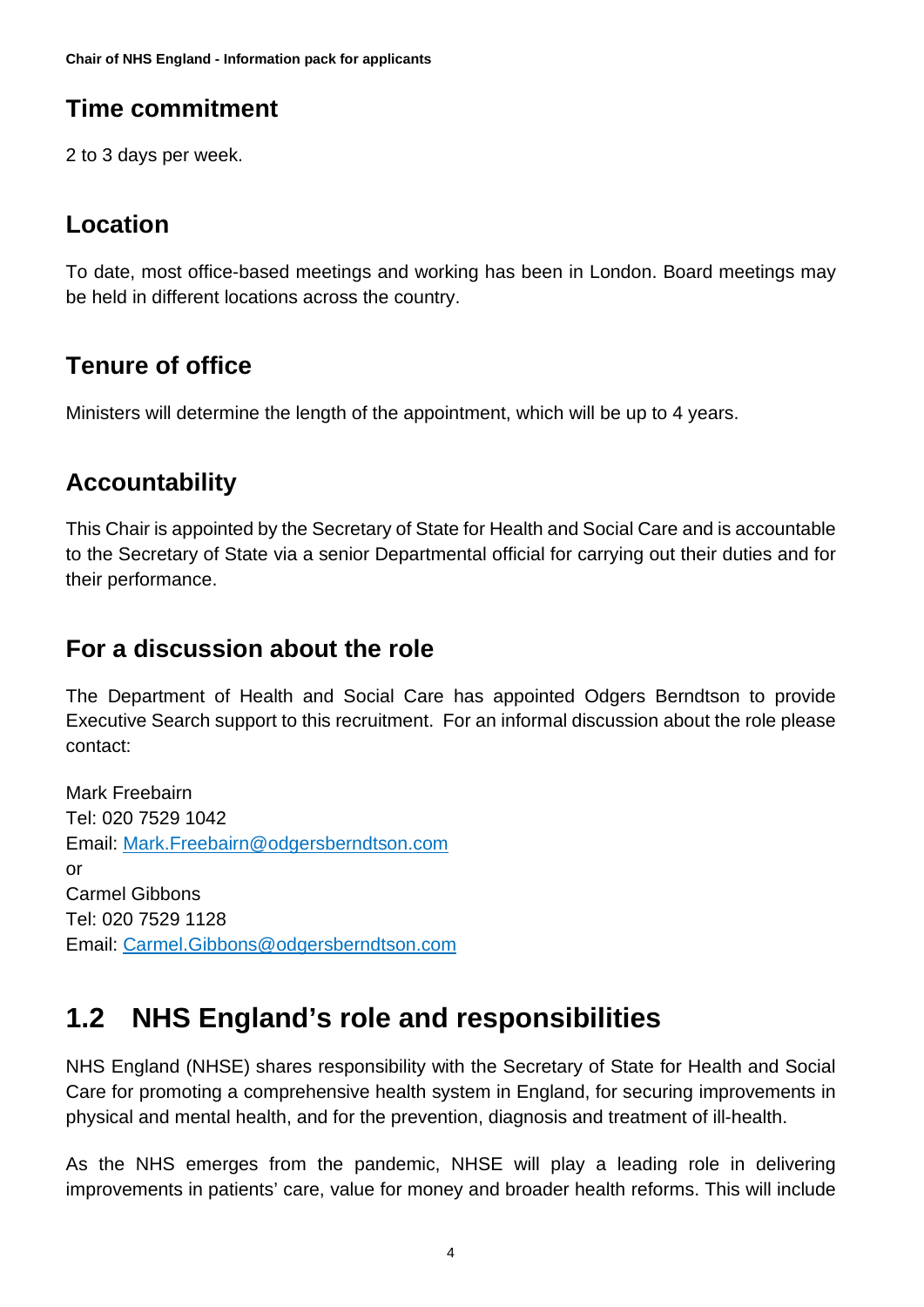elective service recovery and creating a new integrated system between health and social care, focussed on improving outcomes required as a result of the recent health and social care levy.

NHSE currently works jointly with NHS Improvement (NHSI) to lead the NHS and sets it priorities and direction. Together they are responsible for arranging the provision of health services and for more than £150 billion of funds - supported by over 9,000 staff across their national and regional support functions.

#### **The merger**

Whilst the NHSE and NHSI boards are legally distinct, their functions have merged to create what is, in practice, a single organisation. The Health and Care Bill, currently before parliament, would, if passed, merge NHSI into NHSE.

Subject to the passage of the Bill, the merger in 2022 would create a consistent legislative framework, with clearer accountability for the bodies underneath it and consistent expectations for NHS providers, commissioners and local health systems. It would remove duplication by using collective resources more efficiently to support local health systems and make better use of public money.

The merger would enable NHSE to have an expanded role in leading the implementation of change and help unblock some of the challenges to reform while simultaneously supporting the important post-Covid recovery agenda.

#### **NHS Long term Plan and NHSE mandate**

The [NHS Long Term Plan,](https://www.longtermplan.nhs.uk/) published in 2019, set out an ambitious ten year transformation programme for the NHS.

The Government sets out its priorities for NHSE in a statutory mandate. The Secretary of State has a legal duty to keep NHSE's performance against the mandate under review and publish an assessment of its overall performance annually.

The [2021-22 mandate](https://www.gov.uk/government/publications/nhs-mandate-2021-to-2022) includes objectives that reflect the NHS funding settlement to 2024-25, and further subsequent financial commitments. These focus on NHS England's role in leading the NHS response to Covid-19, on continued delivery of the NHS Long Term Plan and related Government commitments, on public health, and on improving information sharing.

NHSE will need to continue to advance plans both for the recovery from the enforced constraints of Covid-19, and the longer-term transformation of services envisaged in the NHS Long Term Plan.

NHSE is also currently supporting local systems to prepare for the implementation of the Health and Care Bill, including through the establishment of Integrated Care Boards and Integrated Care Partnerships (together known as 'Integrated Care Systems'). As part of this, NHSE must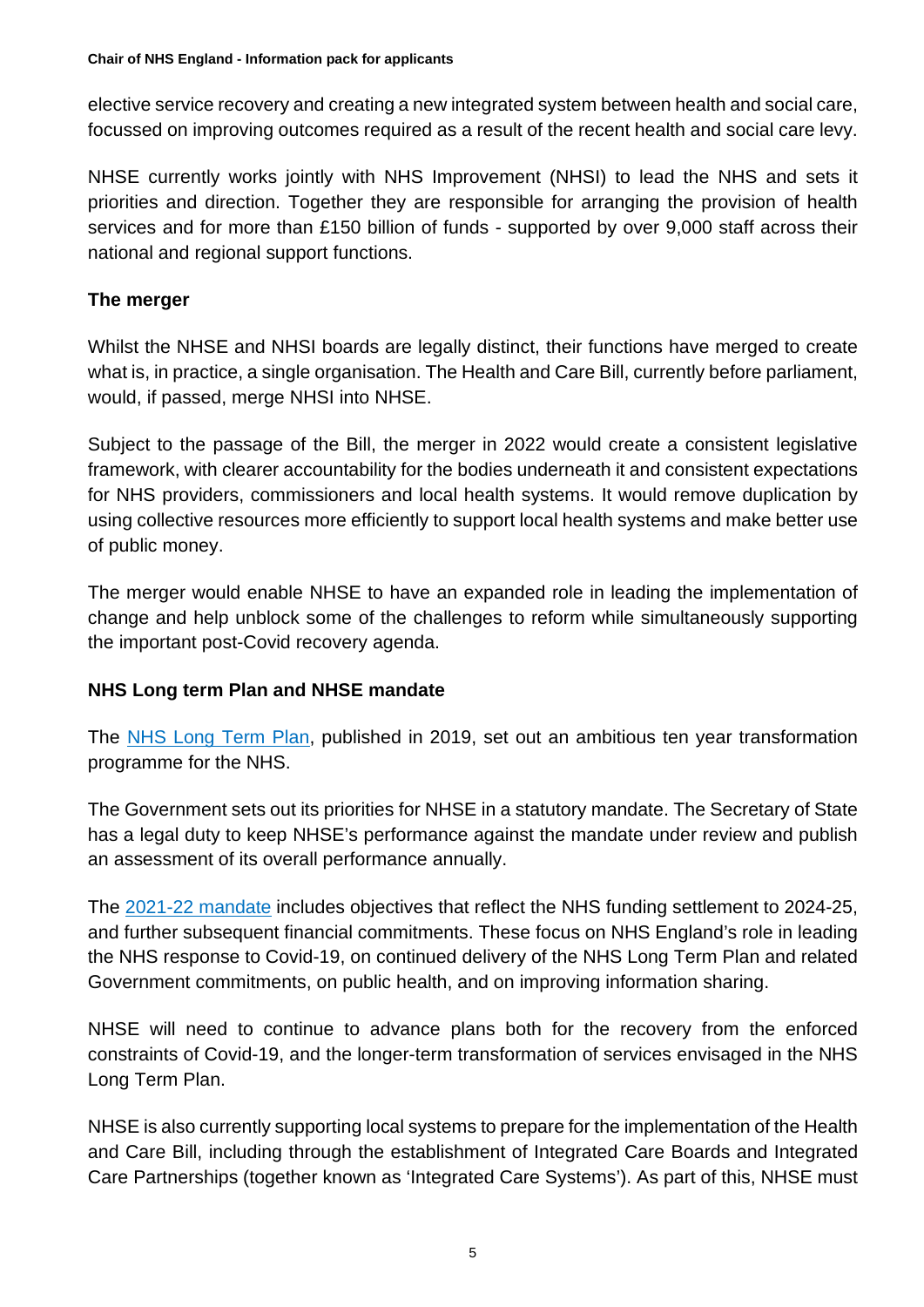continue to drive the delivery of closer integration and partnership working between the different health and care institutions and professionals in each Integrated Care System.

The Secretary of State also delegates responsibility to NHSE for certain public health services – including for example, national immunisation programmes, cancer and non-cancer screening programmes, Child Health Information Services and public health services for adults and children in secure settings. Since October, additional public health functions were conferred upon NHSE following the abolition of Public Health England.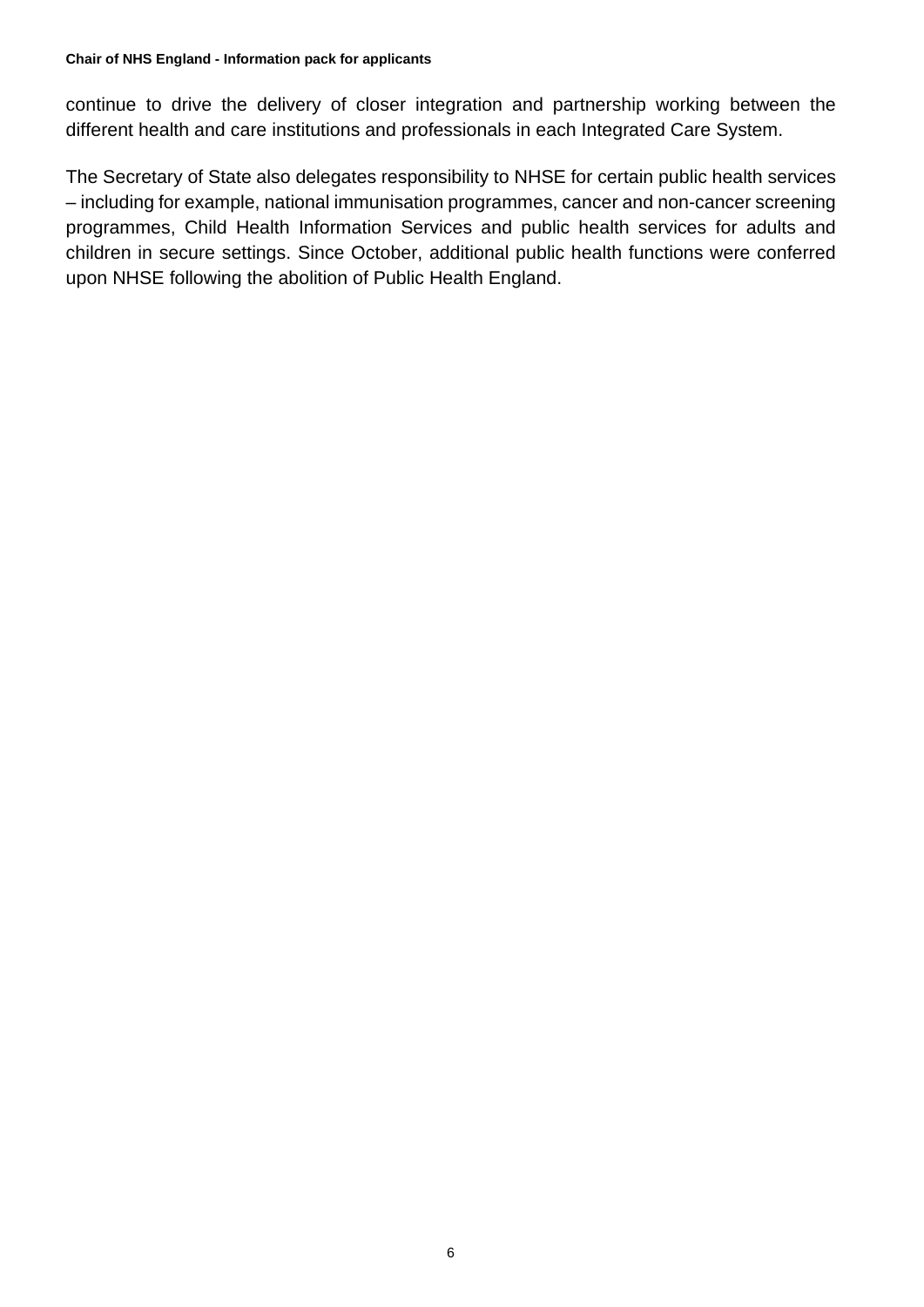# <span id="page-6-0"></span>**Section 2: The recruitment**

# <span id="page-6-1"></span>**2.1 Making an application**

Thank you for your interest in the appointment of the Chair of NHS England.

The Department of Health and Social Care's Public Appointments and Honours Unit is managing this recruitment.

To make an application please email your **CV**, a **Supporting letter** and completed **Monitoring form** to [appointments.team@dhsc.gov.uk](mailto:appointments.team@dhsc.gov.uk) – please quote **ref: VAC-1709** in the subject field.

If you are unable to apply by email, please contact Daniel Clemence on 0113 2545335.

Applications must be received by **midday on Tuesday 16 November 2021.**

In making an application please note the following:

## **Disqualification from appointment**

Individuals are disqualified from appointment as the Chair of NHS England, if they are:

- A member of the House of Commons
- A Chair or Non-executive Director of an NHS Trust
- The Chair or a Non-officer member of the NHS Business Services Authority, NHS Resolution or the NHS Counter Fraud Authority
- A Non-officer member of the NHS Trust Development Authority.

# **Supporting letter**

The supporting letter is your opportunity to demonstrate how you meet each of the essential criteria set out in the person specification. It will benefit the Advisory Assessment Panel if you can be clear which specific evidence you provide relates to which criterion. Providing separate paragraphs in relation to each criterion is common practice.

We will commission a pre-assessment of candidate applications which will then be provided to the Panel for consideration and to inform the shortlisting process. By applying, you are agreeing to your application being shared with another party for pre-assessment. It is the responsibility of the panel to determine who it believes best meet the criteria for the role and who will be invited to interview.

Please ensure your full name, the role to which you are applying and the corresponding reference number for the post are clearly noted at the top of your letter.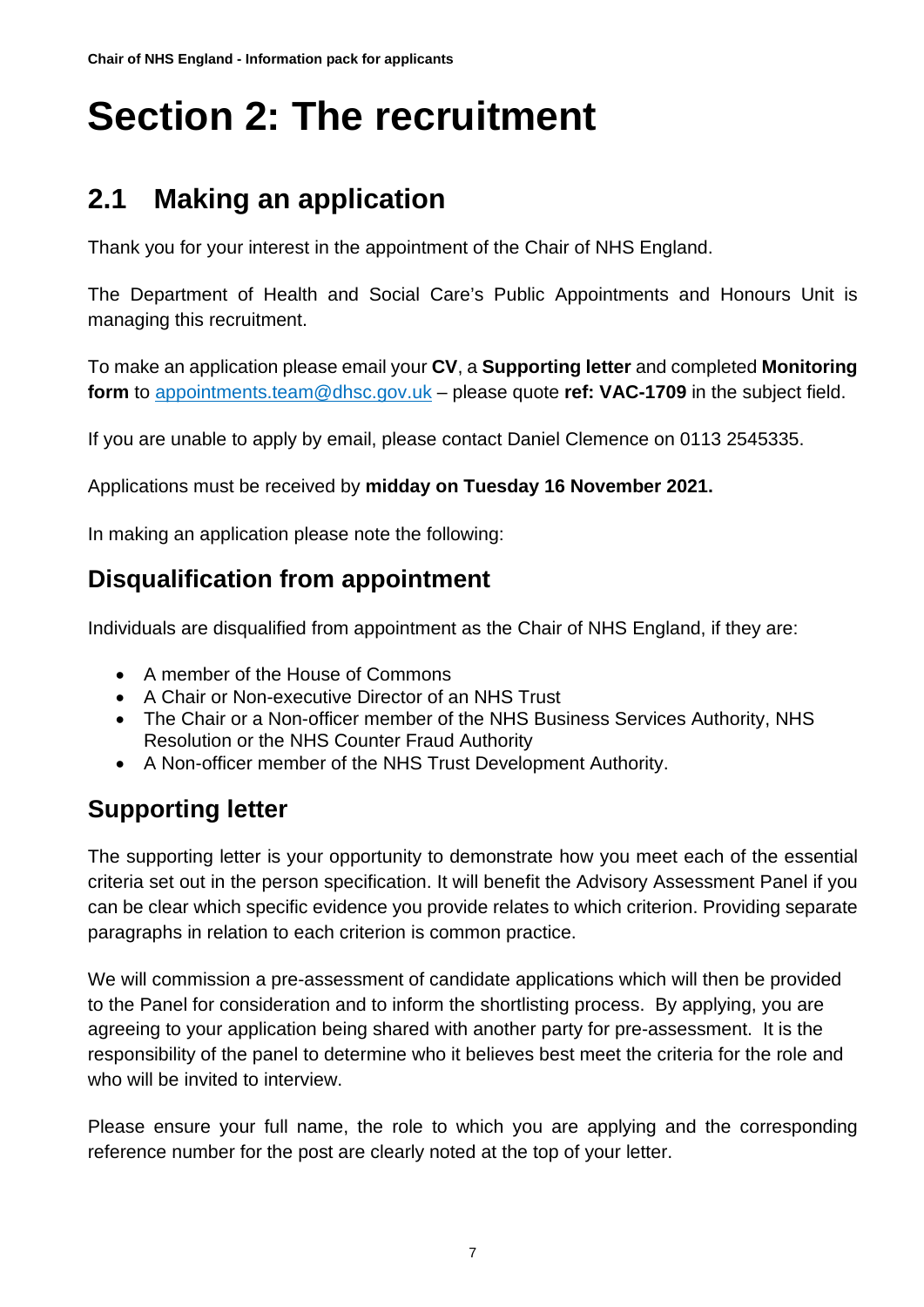Please write all acronyms in full first, limit your letter to two pages and type or write clearly in black ink.

#### **Conflicts of interest**

If you or a party related to you have any interests which could lead to a real or perceived conflict of interest if you were to be appointed, please provide details in your Supporting letter.

Conflicts of interest may include (without limitation), any personal or business interests (including direct and indirect financial interests), positions of employment, other appointments or other positions of authority, that you or any party related to you have and which may influence your judgement in performing your public appointment or may be perceived by a reasonable member of the public as having scope to do so.

A 'party related to you' could include for example (but without limitation) a spouse/partner, a business partner, a close family member or a person living in the same household as you or a close family member.

Failure to declare a potential conflict of interest may become grounds for withdrawing an offer of appointment. If offered the role, you will also be required to make a Declaration of Interests and to keep the Declaration up to date throughout the tenure of your appointment. The requirement to declare interests will also be included in your Terms and Conditions of appointment. Failure to disclose an interest may, subject to the interest and the circumstances, become grounds for suspension or termination of your appointment.

#### **Standards in public life and ensuring public confidence**

If there are any issues in your personal or professional history (including any convictions or bankruptcy) that could, if you were appointed, be misconstrued, cause embarrassment to Ministers or NHS England or cause public confidence in the appointment to be jeopardised, it is important that you bring them to the attention of the Advisory Assessment Panel and provide details of the issue/s in your Supporting letter.

In considering whether you wish to declare any issues, you should also reflect on any public statements you have made, including through social media and blogs. Due Diligence may be carried out on any publicly available information and shared with the Panel. The Panel may explore any issues with you as part of assessing your application.

Failure to disclose such information could result in an appointment offer being withdrawn or the appointment being terminated, as the person appointed to this role will be expected to demonstrate the highest standards of corporate and personal conduct and in line with standards set out in the Code of Conduct for Board Members of Public Bodies, which includes the Nolan Principles regarding conduct in public life. As part of agreeing to the terms and conditions of appointment you will be expected to agree to meeting the standards set out in this Code. You can access this document at: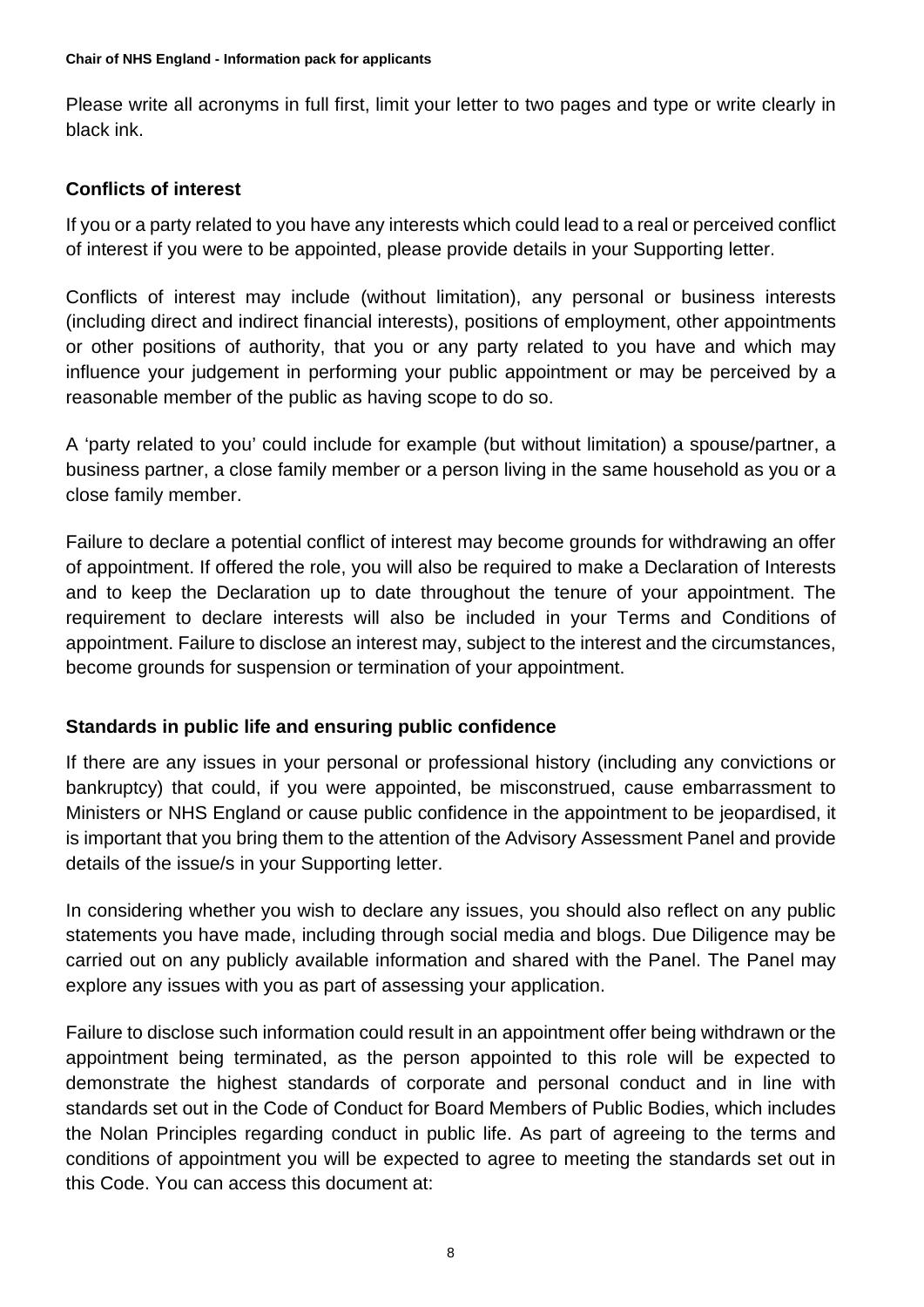[https://www.gov.uk/government/publications/board-members-of-public-bodies-code-of](https://www.gov.uk/government/publications/board-members-of-public-bodies-code-of-conduct)[conduct](https://www.gov.uk/government/publications/board-members-of-public-bodies-code-of-conduct)

# **CV**

Please ensure your CV includes:

- Your full name, title, home address, personal contact telephone numbers (land line and mobile), personal email address and details of any twitter accounts and LinkedIn accounts, including your twitter handle/username.
- Contact details for two referees who will support your application. One referee should be the person to whom you are/were accountable in your current/most recent appointment or position of employment. Please indicate the relationship of each referee to you. References will be requested for short-listed candidates prior to interview.
- Brief details of your current or most recent post and the dates you occupied this role, and any past or present Ministerial appointments.

The appointment of the Chair of NHS England will be subject to a pre-appointment hearing with the Health and Social Care Select Committee. For further details see Section 2.2.

**Please be aware that the CV of the Secretary of State's preferred candidate for appointment, with personal details (for example, your contact details) removed, will be sent to the Committee and it will as result, be made public.**

# **Monitoring form**

Please complete the monitoring form. Diversity monitoring information will not be seen by the Advisory Assessment Panel assessing your application.

Political activity information is primarily for monitoring purposes only, however if you are shortlisted for interview, this information will be shared with the selection panel. The reason for this, is that it is appreciated that such activities may have given you relevant skills, including experience gained from committee work, collective decision-making, resolving conflict and public speaking. If you have had such experience and you consider it relevant to your application for this post, you should also take the opportunity to include it separately in your supporting statement. If possible, you should not, however, identify the relevant political party in your statement.

If you are appointed to this role, please note that any political activity you declare will be published in accordance with the Governance Code on Public Appointments.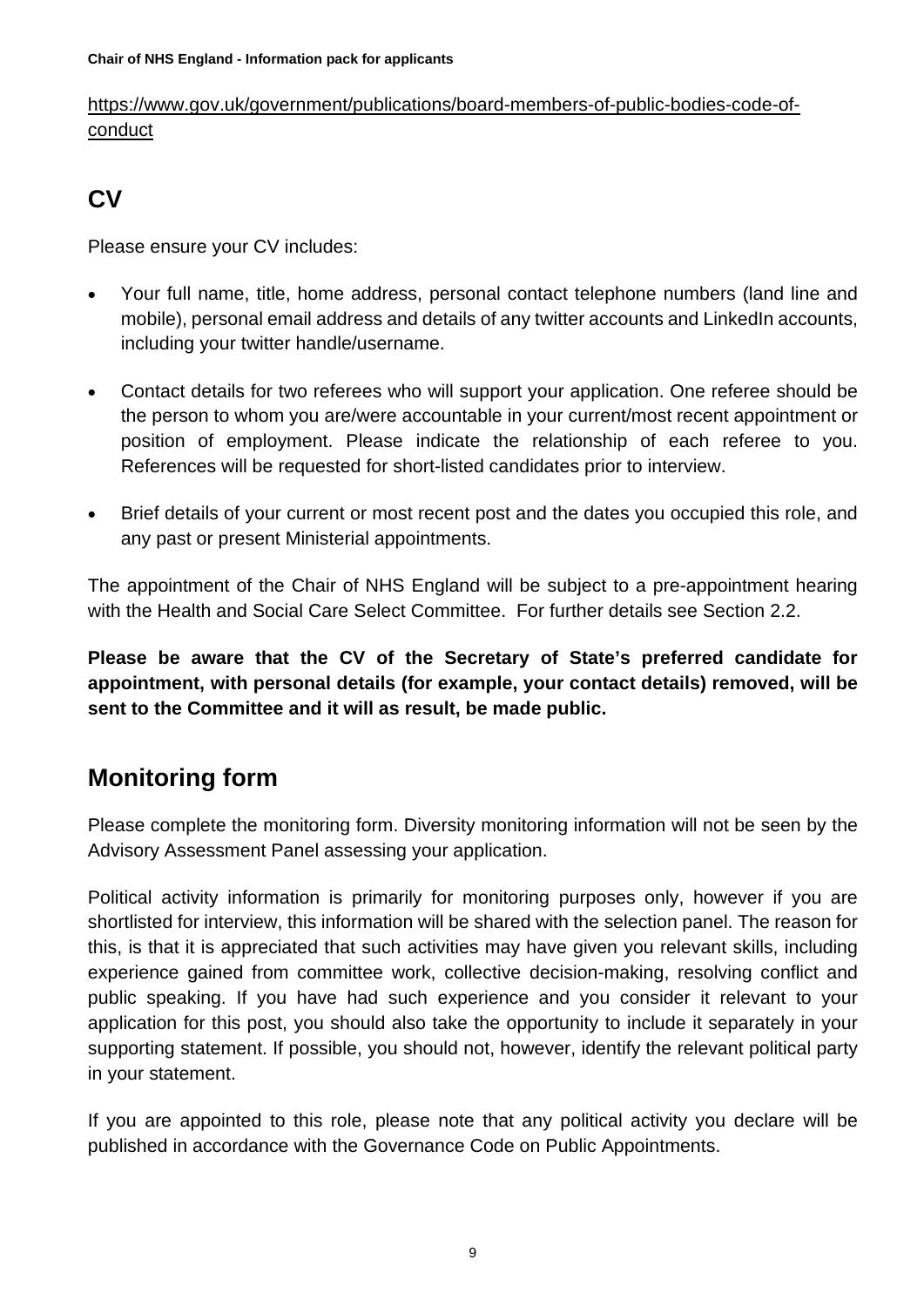# **Disability Confident Scheme**

The Department of Health and Social Care values and promotes diversity and is committed to equality of opportunity for all and to the appointment of disabled people. As part of the Disability Confident Scheme, we guarantee an interview to anyone with a disability who applies under the Scheme and whose application meets the essential criteria for the post.

#### **What do we mean by a disability?**

To be eligible for the Disability Confident Scheme you must have a disability or long-term health condition, which could be physical, sensory or mental and must be expected to last for at least 12 months. You do not have to be registered as a disabled person to apply under this scheme.

If you wish to apply under the Disability Confident Scheme please ensure you complete Section E of the Monitoring form and return it with your application.

## **Governance Code on Public Appointments and the Commissioner for Public Appointments**

The of Chair of NHS England is a public appointment. The Governance Code on Public Appointments, published by the Cabinet Office, sets out the principles that should underpin all public appointments:

<https://www.gov.uk/government/publications/governance-code-for-public-appointments>

The regulation of public appointments against the requirements of the Code is carried out by the Commissioner for Public Appointments. The Commissioner provides independent assurance that public appointments are made in accordance with the principles set out in the Code. The Commissioner is appointed by the Queen and is independent of the Government and the Civil Service. Further information about the role of the Commissioner is available from: [http://publicappointmentscommissioner.independent.gov.uk](http://publicappointmentscommissioner.independent.gov.uk/) 

# <span id="page-9-0"></span>**2.2 The assessment process**

We will deal with your application as quickly as possible and will advise you of the likely timetable at each stage.

# **Planned timetable**

- Closing date: midday 16 November 2021
- Shortlisting: 23 November 2021
- Interviews: 3<sup>rd</sup> December
- Select Committee Hearing: mid-January 2022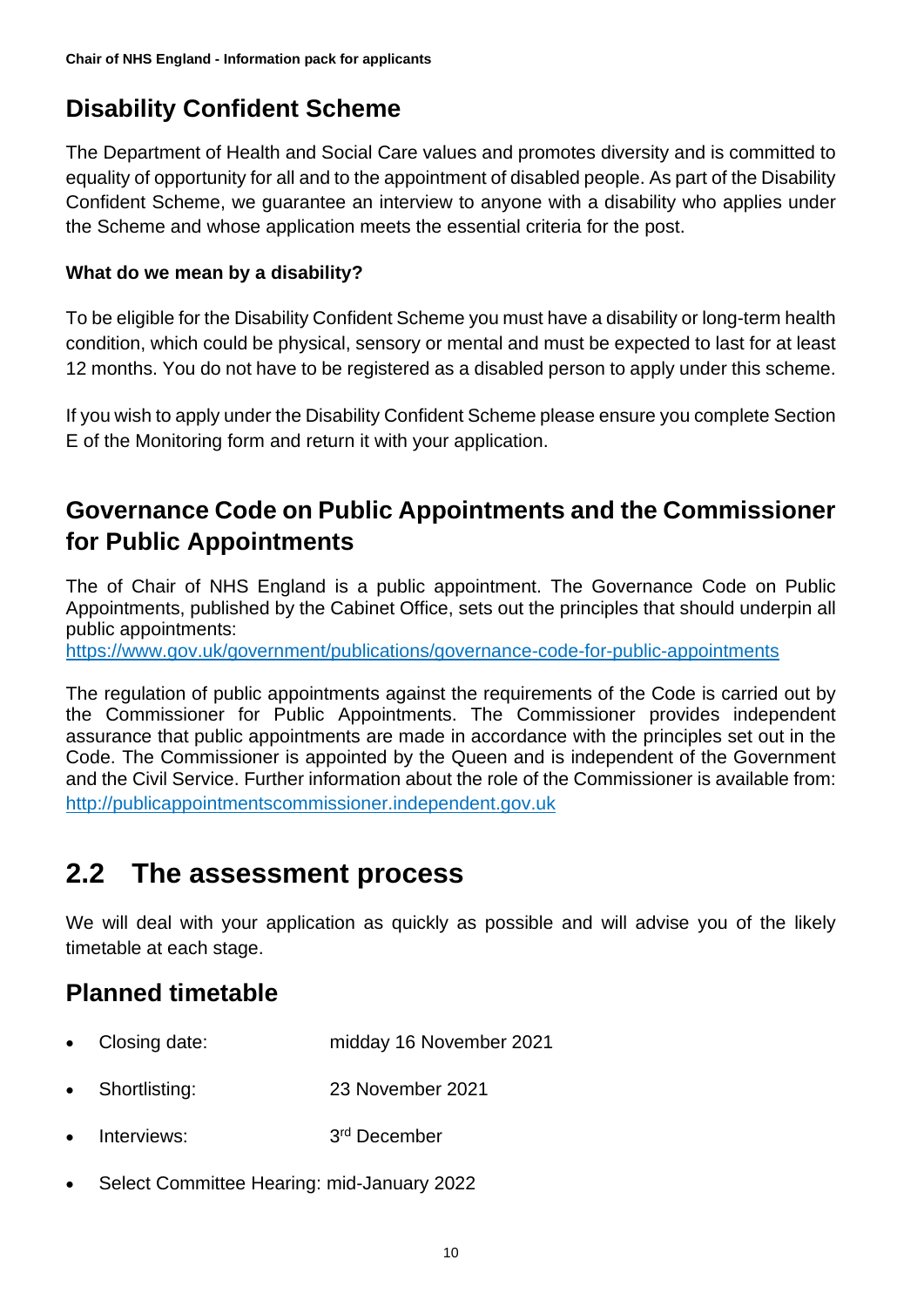# **Advisory Assessment Panel**

The panel will include:

- Sir Chris Wormald, Permanent Secretary, Department of Health and Social Care
- Samantha Jones, Prime Minister's Expert Advisor, NHS Transformation and Social Care
- Professor Dame Jane Dacre, Professor of Medical Education at University College London
- Ron Kalifa OBE, Non-Executive Director, Court of Directors, Bank of England, as the Senior Independent Panel Member (SIPM).

The SIPM is independent of both the Department of Health and Social Care and NHS England. As required by the Governance Code for Public Appointments, we have consulted the Commissioner for Public Appointments on the choice of SIPM for the panel and he was content.

# **Assessment**

- The Panel will select for interview only the strongest applicants who it feels have demonstrated that they best meet all the criteria set out in the person specification. However, if you have applied under the Disability Confident Scheme and you meet all the essential criteria, then you will also be invited for interview.
- We will email you to let you know whether you have been invited to be interviewed. Interviews will be conducted either face-to-face, in London or by video/ teleconference. We will confirm arrangements to shortlisted candidates in due course.
- If you are invited to interview and are unable to attend on the set date, then an alternative date can only be offered at the discretion of the Panel.
- If invited to interview, the Panel may invite you to make a brief presentation at the start of the interview and will go on to question you about your skills and experience, including asking specific questions to assess whether you meet the criteria set out for the post.
- The Panel will also explore with you any potential conflicts of interest or any other issues arising from your personal and professional history which may impact on an appointment decision (see section 2.1 for further details).
- Candidates whom the Panel believe are 'appointable', will be recommended to Ministers who will make the final decision. Ministers may choose to meet with candidates before making a decision. Candidates should therefore be prepared for a short time gap between interview and a final appointment decision being made. Candidates who have been interviewed will be kept informed of progress.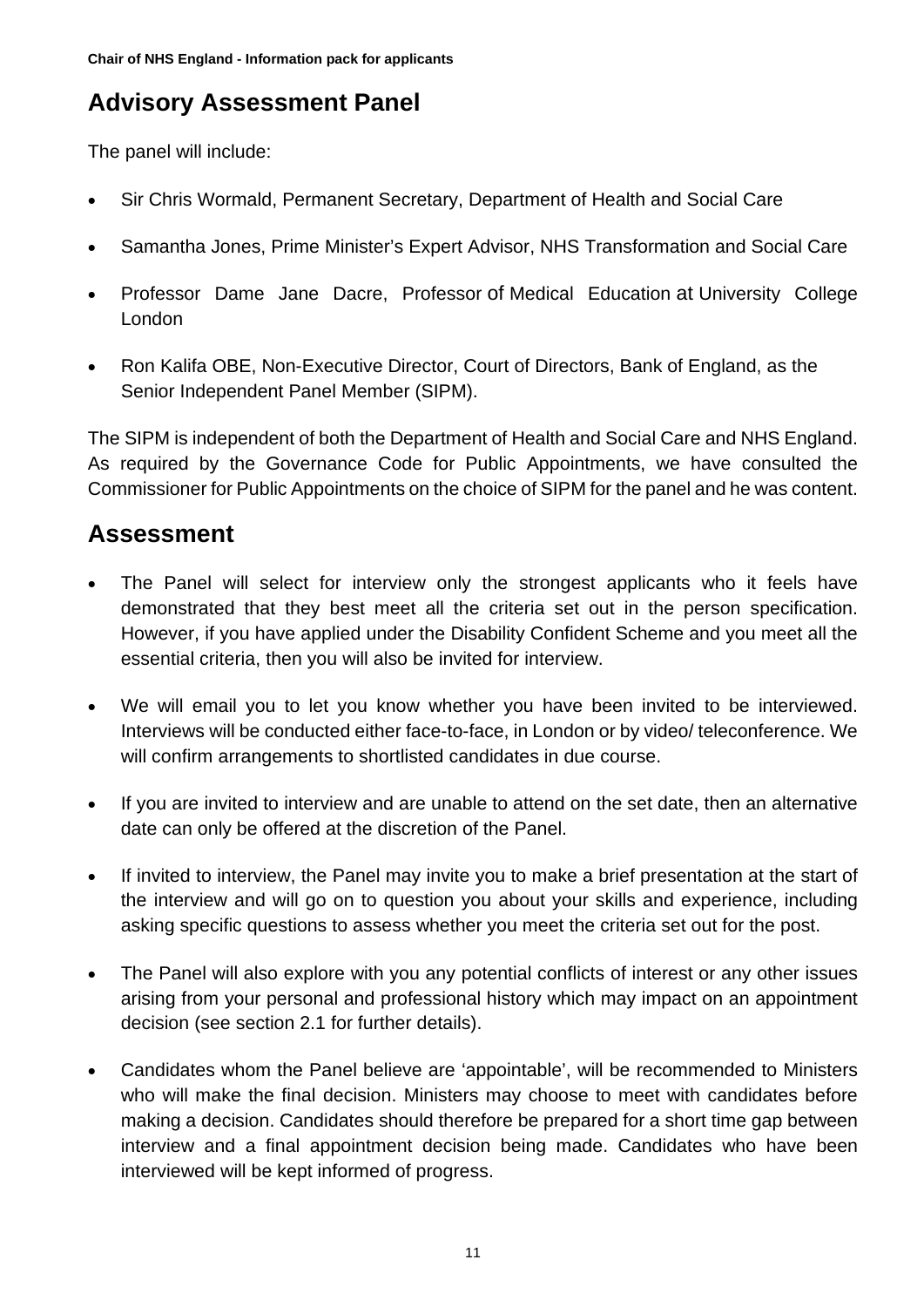- If following interviews your application is unsuccessful, we will notify you. We appreciate it takes a lot of time and effort to apply for roles, and prepare for and attend an interview, and that feedback is a valuable part of the process. Following interviews, the letter which confirms the outcome of the appointment process will provide the details of who you may approach for feedback on your interview and application, if you so wish.
- If you are successful, you will be contacted by Officials to inform you that Ministers wish to put your name forward as the Government's preferred candidate for a pre-appointment hearing with the Health and Social Care Select Committee. If you agree to your name being put forward, Ministers will then write to the Committee requesting that they invite you to a Hearing.

## **Pre-appointment scrutiny**

This role is subject to pre-appointment scrutiny by the Health and Social Care Select Committee.

Pre-appointment scrutiny is an important part of the appointment process for some of the most significant public appointments made by Ministers. It is designed to provide an added level of scrutiny to verify that the recruitment meets the principles set out in the Governance Code on Public Appointments.

The pre-appointment scrutiny aspect of the appointment has two parts.

First, information concerning the appointment and the Minister's preferred candidate is shared with the Select Committee. As part of this process you will need to be content for your name and your CV to be shared with the Select Committee as the Government's preferred candidate. You may also be required to complete a pre-appointment hearing questionnaire sent buy the Committee to you which could include, among other things:

- declarations of any relevant potential conflicts of interest,
- what you see as the priorities and key risks for the organisation,
- questions about how you would lead the board and work with stakeholders,
- your commitment to standards in public life and how you would handle being in the public eye.

Normally, any information provided to the Select Committee by the Government or by the candidate will be published.

Second, it is likely that the Committee will decide to call the Government's preferred candidate to a public pre-appointment hearing before the Committee to answer questions relating to their suitability to the role. You would not be expected to have an in-depth technical knowledge of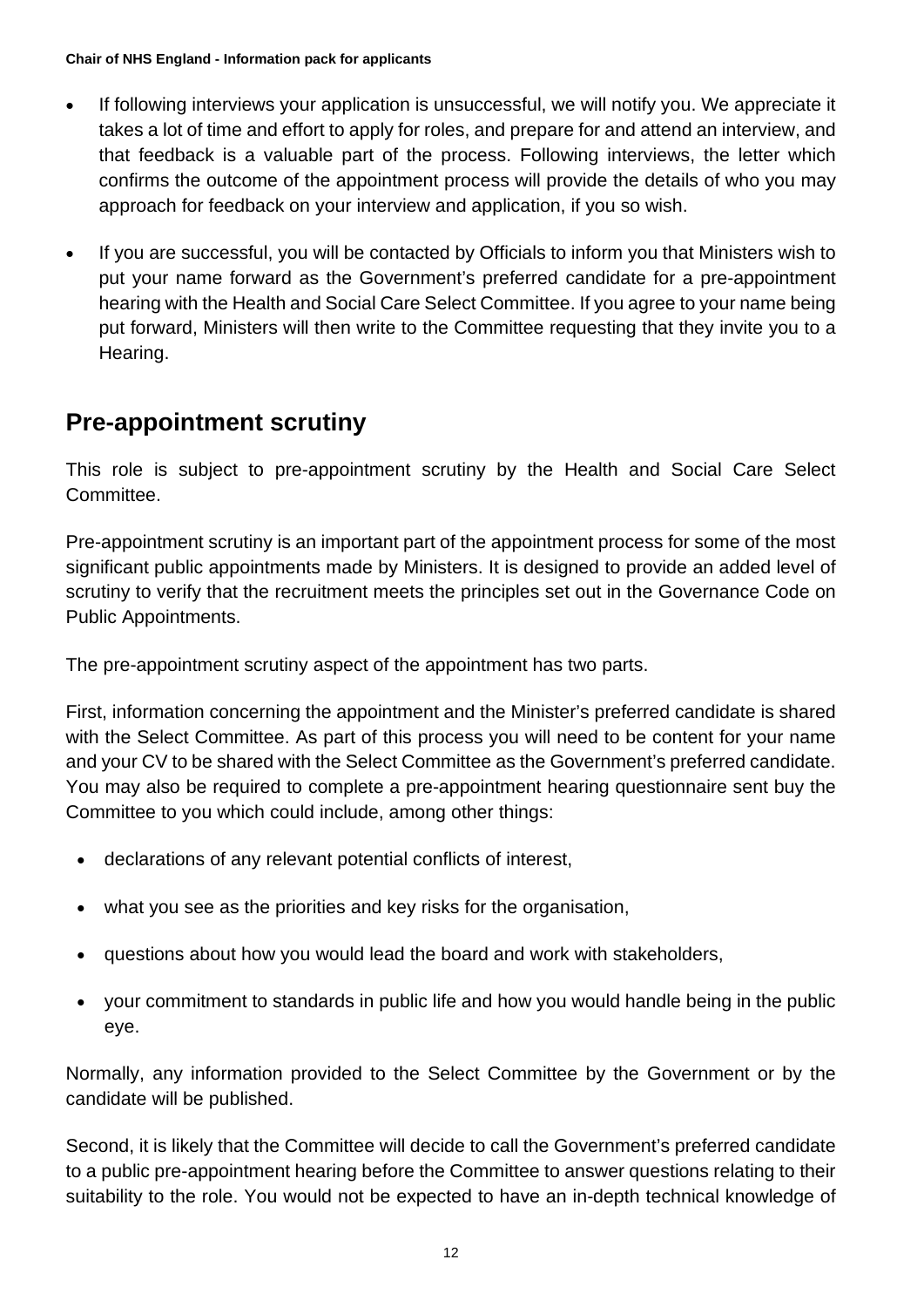how the body works or an exact plan of what you would do in the role, however you will be expected to provide a credible representation of your understanding of the work of the body and what your role in its future would be.

The Government is committed to making public appointments as accessible as possible so that no one is deterred from applying. The Department will provide support to you to help you prepare for the hearing and the Clerks to the Committee will also be available to discuss with you how the hearing will run. You will also be supported should you require any adjustment to enable you to participate fully in the hearing process.

For more information about pre-appointment scrutiny, please see the Cabinet Office Guidance: Pre-appointment scrutiny [by House of Commons Select Committees.](https://www.gov.uk/government/publications/pre-appointment-scrutiny-by-house-of-commons-select-committees)

The Liaison Committee also publishes [guidelines](https://old.parliament.uk/business/committees/committees-a-z/commons-select/liaison-committee/role/pre-appointment-guidelines/) to Select Committees for pre-appointment hearings. You may also find it helpful to review the Code of Conduct for Board Members of Public Bodies here: [https://www.gov.uk/government/publications/board-members-of-public](https://www.gov.uk/government/publications/board-members-of-public-bodies-code-of-conduct)[bodies-code-of-conduct](https://www.gov.uk/government/publications/board-members-of-public-bodies-code-of-conduct) which sets out the expectations which the Government places on nonexecutive members of public bodies.

Following the hearing, the Committee will write to Ministers and make a public report which will include their views on your suitability for the role.

## **Offer of appointment**

Following receiving and considering the Select Committee's report, Ministers will decide if they wish to appoint you to the role. If they do, you will be contacted to inform you of the offer and to confirm if you would be willing to accept. If you would, then you will receive a letter from Ministers appointing you as the Chair of NHS England, which will confirm the terms and conditions on which the appointment is offered.

### **Announcement**

All public appointments are announced on GOV.UK. The announcement is required to include the length of your appointment, the remuneration for the role and whether you have declared any political activity. We will share the draft announcement with you before it is made. A press notice may also be issued.

# **Queries**

For any queries about your application status or the selection process, please contact Daniel Clemence in DHSC's Public Appointments and Honours Unit:

Tel: 0113 2545335

Email: [Daniel.Clemence@dhsc.gov.uk](mailto:Daniel.Clemence@dhsc.gov.uk)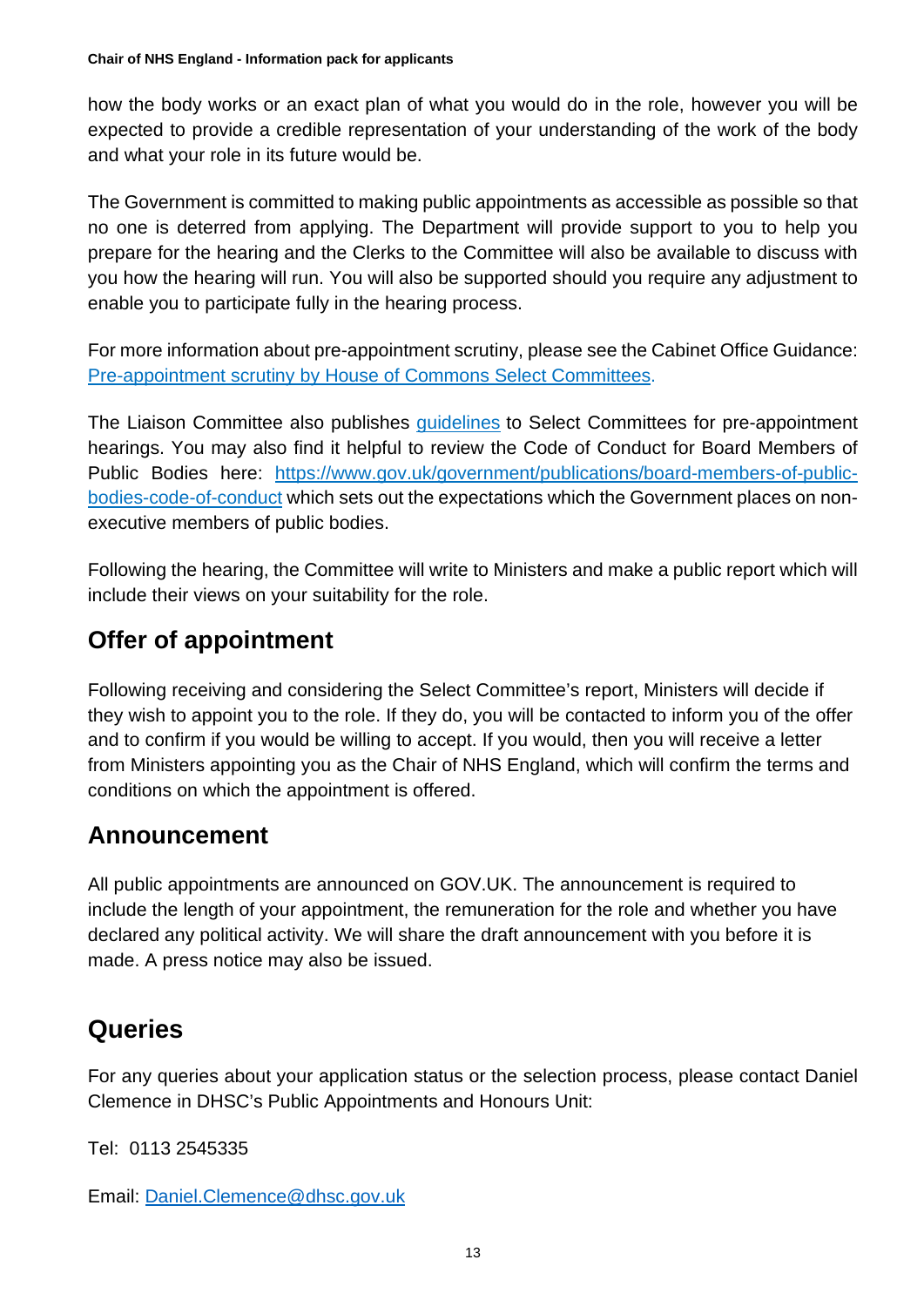If you choose to apply, we would like to thank you in advance for your time and effort in making an application.

All applications will be acknowledged by email after the closing date. Please quote reference VAC-1709 on all correspondence.

# **If you are not completely satisfied**

The Department of Health and Social Care will aim to process all applications as quickly as possible and to treat all applicants with courtesy. If you have any complaints about the way your application has been handled, please contact Permjeet Butler by emailing [Permjeet.Butler@dhsc.gov.uk](mailto:Permjeet.Butler@dhsc.gov.uk)

If after receiving a comprehensive response from the Department you are still concerned, you can write to the Commissioner for Public Appointments. Please contact:

The Commissioner for Public Appointments 1 Horse Guards Road London SW1A 2HQ Tel: 0207 271 8938 Email: [publicappointments@csc.gov.uk](mailto:publicappointments@csc.gsi.gov.uk)

# <span id="page-13-0"></span>**2.3 How we will manage your personal information**

Your personal information will be held in accordance with the General Data Protection Regulation. You will not receive unsolicited paper or electronic mail because of sending the Department of Health and Social Care any personal information. No personal information will be passed on to third parties for commercial purposes.

When we ask you for personal information, we promise we will:

- Only ask for what we need, and not collect too much or irrelevant information
- Ensure you know why we need it
- Protect it and insofar as is possible, make sure nobody has access to it who shouldn't
- Ensure you know what choice you have about giving us information
- Make sure we don't keep it longer than necessary
- Only use your information for the purposes you have authorised